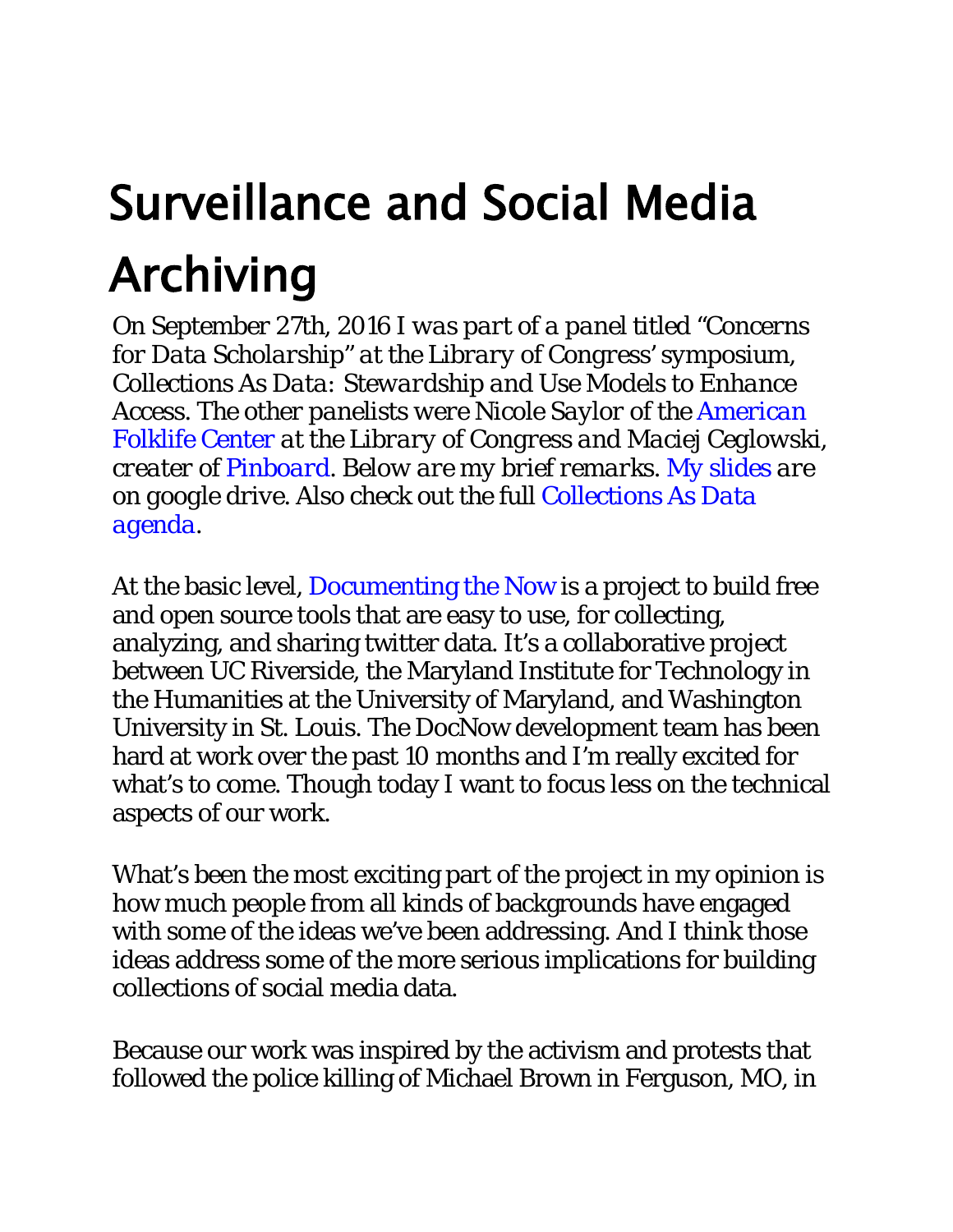2014, I think from the beginning of the project we've felt we had a responsibility to not forget that there are, in fact, people behind all this data. That's why DocNow has such a focus on the ethics of collecting this type of content for long-term preservation. We're really interested in considering how our building of these collections might affect people's lives. It's also why we're being transparent with our work, while trying to help build a community of people who also value these ideas.

So really, DocNow is about a couple of things in my mind, it's about valuing people enough to care about how we collect and steward their data, and it's about helping to build a community of archives professionals and other folks committed to engaging with content owners and creators in equitable and safe ways as we collect their data. Those two things are priorities above our technical work on the project. And a lot of credit really has to go to Ed Summers for the project being framed this way. Ed has been my partner in crime on a lot of this work and he is also one of the principal investigators on DocNow.

We all agree that there is immense value in social media data especially as it relates to our work in archives and libraries. I'm primarily interested in collecting that type of data, especially twitter, because I think it presents tremendous opportunities to document some aspects African American history and culture. For example, according to a [PEW Research study,](http://www.pewinternet.org/2014/01/06/african-americans-and-technology-use/) young African Americans use Twitter at a much higher rate than other groups. So in essence, a large number African Americans have found a space where they feel free to share and engage publicly in issues that matter to them, and especially considering how little information we hold in our traditional library and archives collections about African Americans, I think this is a good opportunity to at least learn about those issues, if not to collect data on them.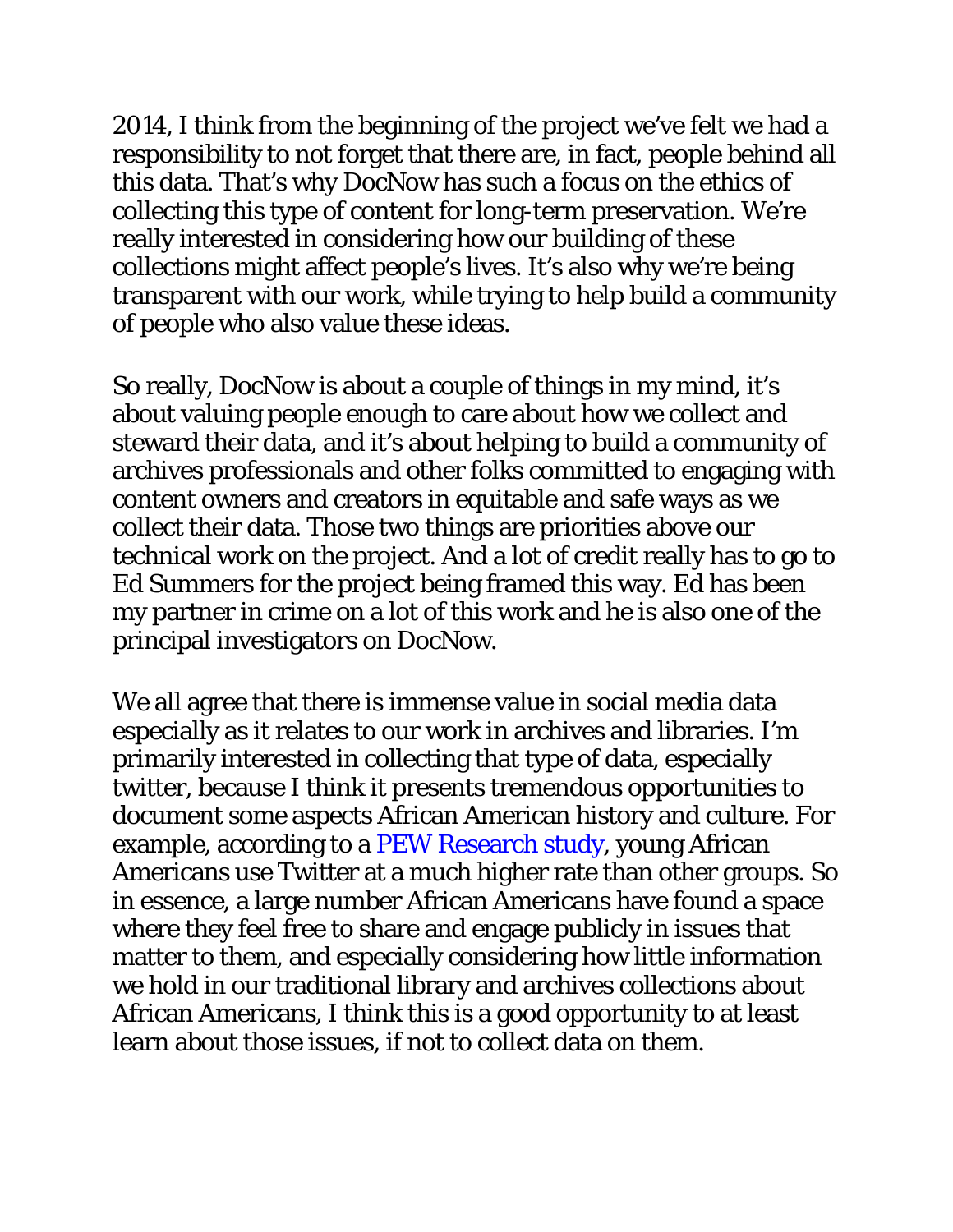We've also seen the value platforms such as Twitter have had in amplifying voices in the current movement for black lives, the Arab Spring, and several other social justice events that have played out online. [The brilliant work](http://cmsimpact.org/resource/beyond-hashtags-ferguson-blacklivesmatter-online-struggle-offline-justice/) of Deen Freelon, Meredith Clark and Charlton McIlwain showed us how powerful Twitter was is spreading news and narratives during Ferguson. I highly suggest you check out their work if you haven't.

So all of this is good. But we should also acknowledge the significant responsibility and embrace the challenges that come with collecting, preserving for the long term, and making that kind of data accessible. And we should be prepared do this work in ways that don't compromise people's safety, disregard their rights as content owners & creators, or present their data in ways that distort original intent.

We're not the only ones interested in this kind of data. This screenshot is from a [report last week by ACLU California](https://www.aclu.org/blog/free-future/police-use-social-media-surveillance-software-escalating-and-activists-are-digital) that focused on the growth in use of social media collection tools by law enforcement. One of the better-known companies in this area is Geofeedia.

How will our collections of social media data be different than those built by law enforcement and private security companies? How will our tools be different? Here's an image of two prominent activists, Johnetta Elzie and Deray McKesson, who became well known during the Ferguson protests[,being labeled as "threat](http://www.motherjones.com/politics/2015/07/zerofox-report-baltimore-black-lives-matter)  [actors" by a private security firm.](http://www.motherjones.com/politics/2015/07/zerofox-report-baltimore-black-lives-matter) This is related to the Baltimore Uprising from the spring of 2015 after the killing of Freddie Gray by Baltimore police. So it's a scary situation because these companies are increasingly interested in this data as a way to punish people for being active citizens.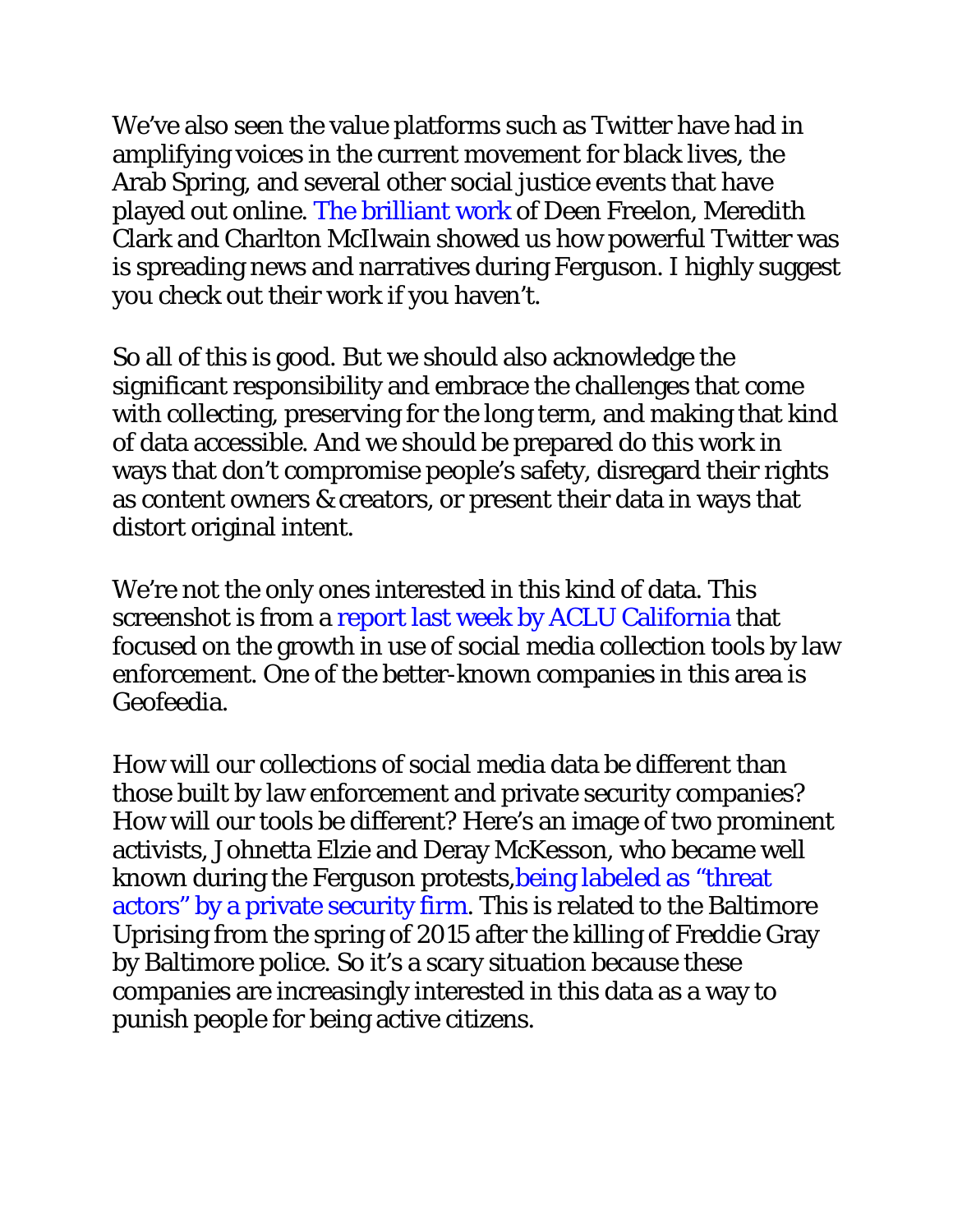When Ed Summers first published a blog post about the Ferguson twitter data set that we collected during the first month of that event in 2014, a private security firm was one the first groups to reach out to him asking if they could get access to the data. It's a real concern for those in our profession to be aware of. For example, how do we make sure that the massive Twitter data archive being built right here at the Library of Congress doesn't become a tool that these groups can use against already marginalized people who's only request is that police stop killing them?

How will the library respond to requests from private security firms and law enforcement for that data? Part of the answer is that we have to engage directly with the people generating social media data, to understand how our work in collecting this type of data might affect their lives. I think that will be key in helping us develop strategies around the collection, preservation and access to this type of content. It's difficult but it's possible.

And it's especially tough because of the number of people who engage with an issue on a social media platform at any given time can be daunting. I'm not sure how large the LC twitter dataset is but I bet it's significant. In the past week alone Ed Summers has collected almost two million tweets related to the police killings of Keith Scott in Charlotte, North Carolina and Terrance Crutcher in Tulsa, Oklahoma. But there are ways to engage if we're willing to drop some of our traditional models of building collections that prioritize our ideas about professionalism and the myth of neutrality over the wishes people and communities.

Last month the DocNow project hosted our [first advisory board](http://www.docnow.io/meetings/stl-2016/)  [meeting](http://www.docnow.io/meetings/stl-2016/) in St. Louis. This was an opportunity to get our awesome board members, and friends of the project together for a deep dive into many of the issues we've been raising around social media, web archiving, and ethics over the past year.